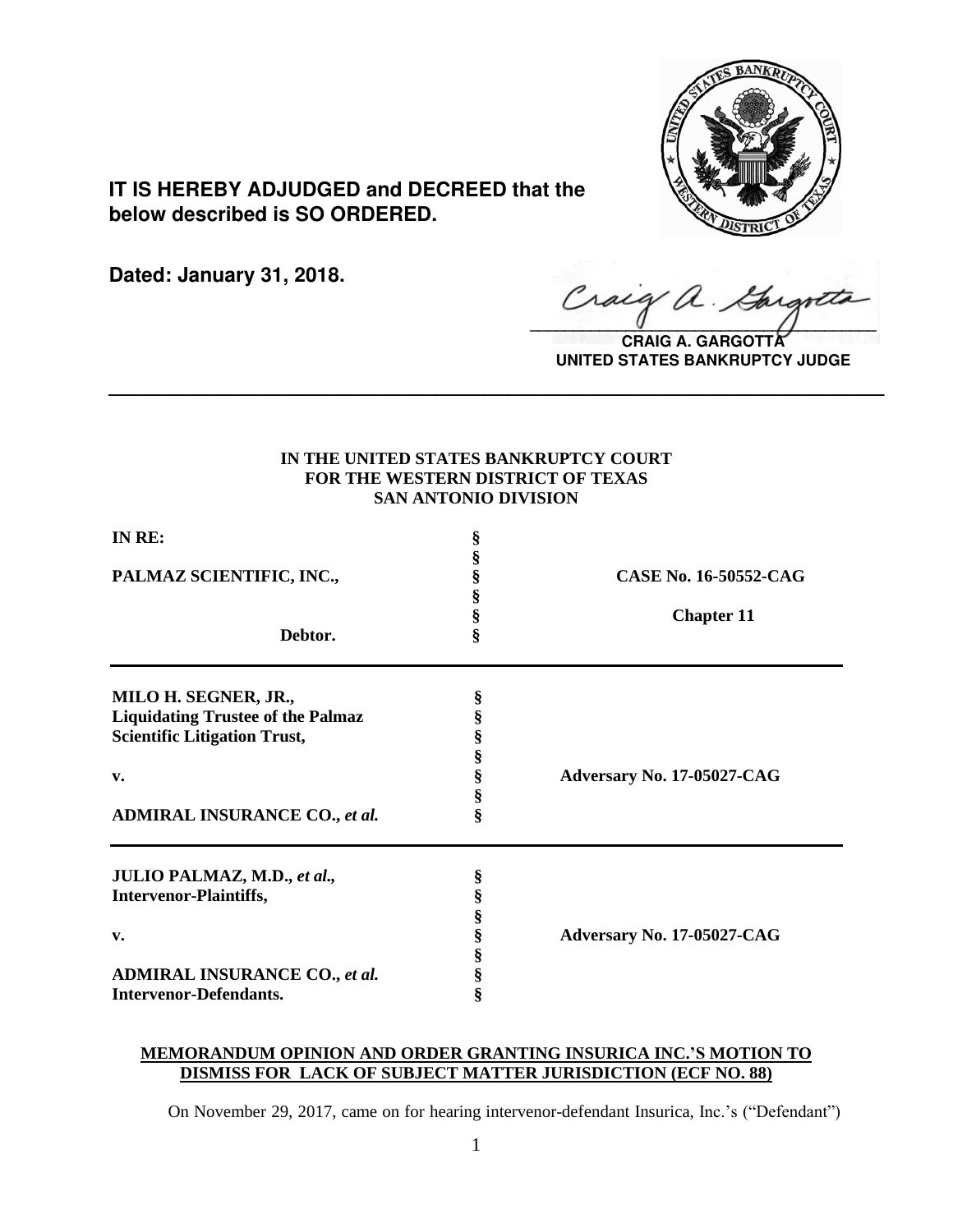Motion to Dismiss for Lack of Subject Matter Jurisdiction (ECF No. 88) (the "Motion to Dismiss"). Intervenor-plaintiffs, Julio Palmaz, M.D., Steven Solomon, and John Asel ("Plaintiffs") filed a Response on October 20, 2017 (ECF No. 119). Defendant filed a Reply on November 10, 2017 (ECF No. 132). The parties each appeared through counsel and presented argument. After considering the arguments made and the pleading of counsel, and the file and record in the case, the Court finds that the Motion should be granted.

#### **JURISDICTION**

This Court has jurisdiction over this Motion to Dismiss pursuant to 28 U.S.C. § 1334(b) and the United States District Court for the Western District of Texas' Standing Order of Reference of Bankruptcy Cases and Proceedings dated October 4, 2013. Moreover, this Order complies with the Court's obligation under 28 U.S.C. § 157(b)(3). Venue in this district is proper under 28 U.S.C. §§ 1408 and 1409. The statutory predicate for relief is Fed. R. Civ. P. 12(b)(1), made applicable to this proceeding through Fed. R. Bankr. P. 7012 and Local Rule 7012.

#### **BACKGROUND**

Palmaz Scientific Inc. ("PSI") was a medical technology company dedicated to developing implantable medical devices. In 2015, PSI worked with Defendant, an insurance broker, to renew its director and officer liability insurance policies ("D&O policies").

PSI filed for bankruptcy under chapter 11 of the Bankruptcy Code in 2016 (Case No. 16-50552). Pursuant to Debtors' plan of reorganization (the "Plan"), which was confirmed by the Court on July 15, 2016 (ECF No. 356), and became effective on August 12, 2016 (ECF No. 385), the Palmaz Scientific Litigation Trust ("PSLT") was created and a Litigation Trustee was appointed to pursue possible causes of action for breaches of fiduciary duty against former officers and directors of PSI (the "D&O Claims"). The Litigation Trustee brought suit in state court on March 3, 2016, against several former officers and directors on behalf of PSLT. Three of those former officers and directors are the Plaintiffs in this action. Upon filing in state court, the insurance carriers asserted that no coverage existed for the Litigation Trustee's claims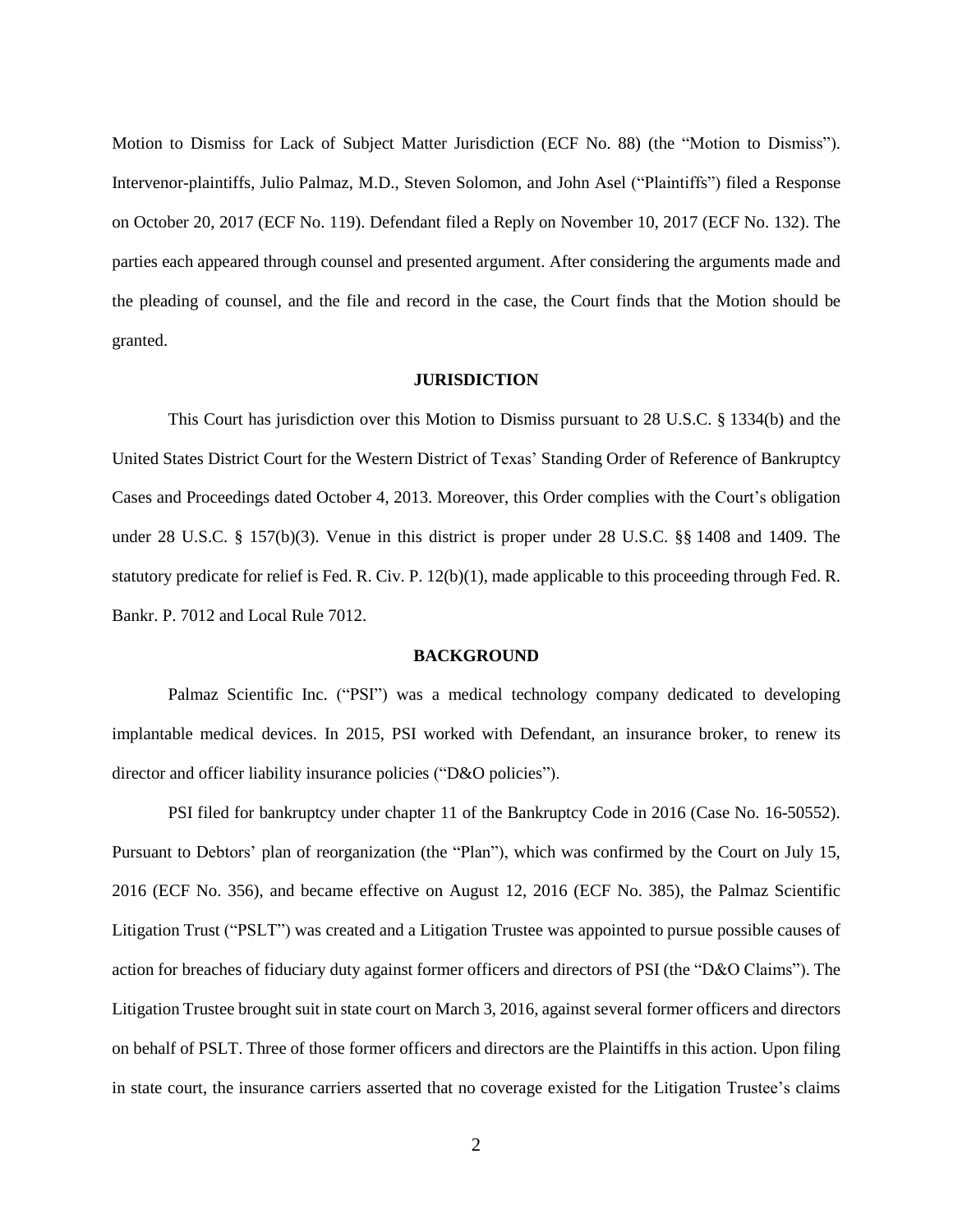because of an exclusion in the D&O Policies barring claims brought by one insured against another insured ("insured versus insured clause").

The Litigation Trustee returned to this Court and instituted an adversary proceeding to determine whether the insured versus insured clause applies. Plaintiffs filed an Amended Complaint in Intervention (ECF No. 120) and seek reformation of the D&O Policies<sup>1</sup> or, in the alternative, damages from Defendant for negligent misrepresentation and fraud in the brokering of the D&O Policies. Plaintiffs' claim that they instructed Defendant to renew the D&O Policies with the same substantive coverage as their previous policies and PSI purchased the 2015 D&O policies based on Defendant's representation that the coverage was the same. The dispute between Plaintiffs and Defendant pertains to the "Bankruptcy Exception" that was included in the 2014 D&O polices but were excluded from the 2015 D&O policies. The Bankruptcy Exception exempts "any claim, in any bankruptcy proceeding by or against the Insured Entity" from the insured versus insured clause.

Defendant filed a Motion to Dismiss (ECF No. 88) under Fed. R. Civ. P. 12(b)(1) for lack of subject matter jurisdiction.<sup>2</sup> Defendant asserts that Plaintiffs' Complaint does not assert claims that would be classified as "core" proceedings (proceedings "arising under title 11" or "proceedings arising in . . . cases under title 11") nor are Plaintiffs' claims "non-core" proceedings ("related to" the bankruptcy) under 28 U.S.C. § 1334(b). Moreover, Defendants argue that this Court's jurisdiction over this matter is limited because the matter was filed post-confirmation.

Plaintiffs' Response (ECF No. 119) counters that this Court has subject matter jurisdiction because: (1) the Court retained jurisdiction for disputes concerning the D&O Policies in the Plan and Confirmation Order; (2) Plaintiffs' claims are "related to" PSI's bankruptcy; and (3) Plaintiffs' claims "arise in" PSI's bankruptcy. In Defendant's Reply to Plaintiffs' Response (ECF No. 132), Defendant addressed each of the

 $\overline{a}$ 

<sup>&</sup>lt;sup>1</sup> Plaintiffs' action seeking reformation of the D&O Policies is an action against the insurance carriers and not Insurica.

<sup>2</sup> Defendant's Motion to Dismiss was originally filed against Plaintiff's original Complaint in Intervention (ECF No. 74). The Court is applying Defendant's Motion to Dismiss to the claims set forth against Defendant in Plaintiff's Amended Complaint in Intervention (ECF NO. 120).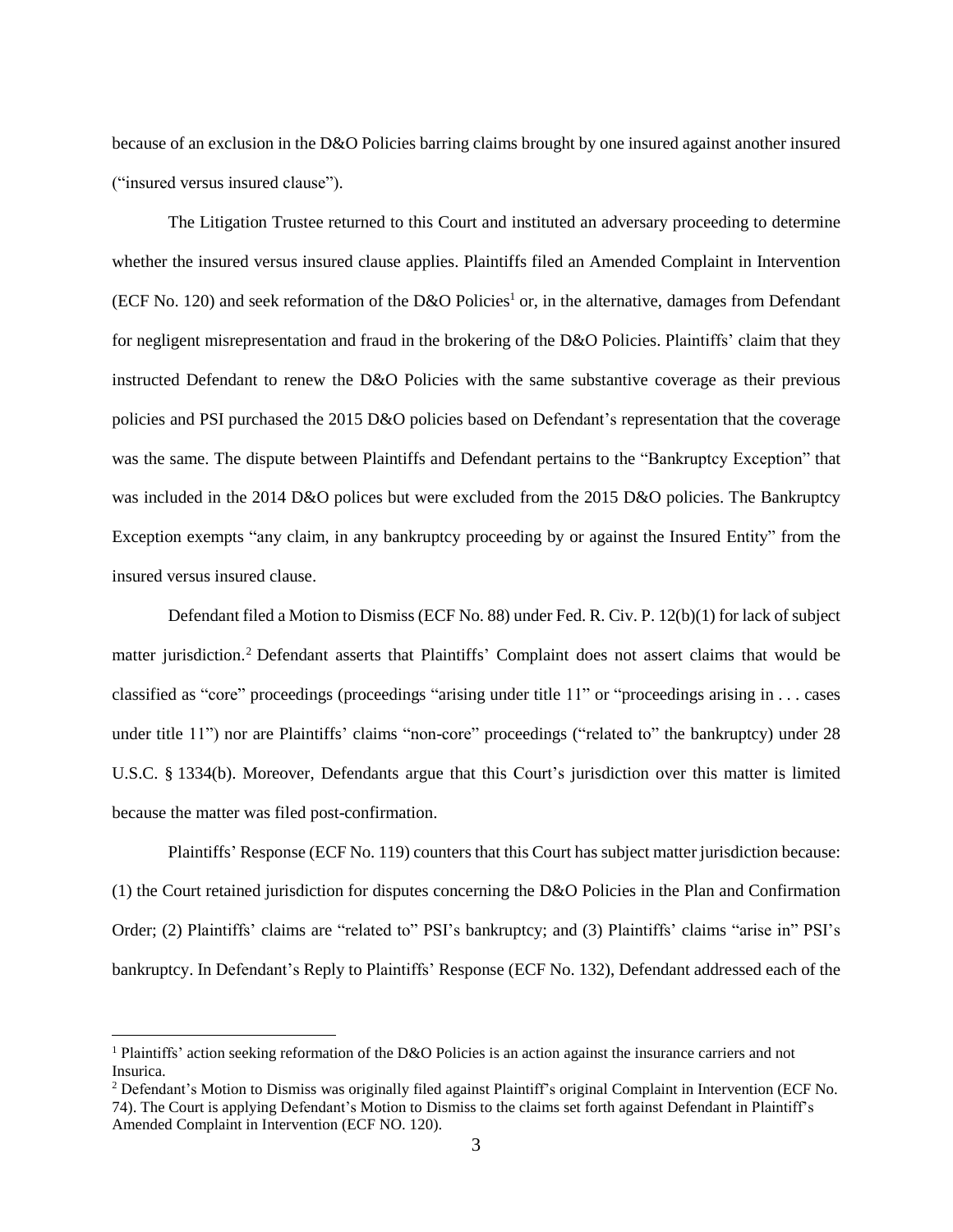three counterarguments raised by the Plaintiffs. First, Defendants argue that the Court's retention of jurisdiction to resolve disputes arising in connection with the interpretation, implementation, or enforcement of the Plan cannot independently confer jurisdiction. Second, Plaintiffs' claims are not related to PSI's bankruptcy because the claims have no effect on the estate. Lastly, Defendants' argue that Plaintiffs' basis for arising in jurisdiction is based on a "but for*"* test which has been rejected by the First Circuit in *Gupta v. Quincy Medical Center*, 858 F.3d 657, 664 (1st. Cir. 2017) and is therefore not a valid test for determining whether the Court has arising in jurisdiction over the matter.

The Court finds the dispositive issue in this case to turn on whether the Court has post-confirmation related to subject matter jurisdiction. The parties' arguments are based on principles of pre-confirmation jurisdiction which assume that an estate exists. Because the Debtors' plan of reorganization has been confirmed, there is no estate; the disposition of this case, therefore, will depend on the Court's postconfirmation subject matter jurisdiction. For reasons explained below, the Court finds that it does not have subject matter jurisdiction because the Plaintiff's claims are post-confirmation disputes extending beyond interpreting, implementing, or enforcing the Plan.

## **DISCUSSION**

"[T]he source of the bankruptcy court's subject matter jurisdiction is neither the Bankruptcy Code nor the express terms of the Plan. The source of the bankruptcy court's jurisdiction is 28 U.S.C. §§ 1334 and 157 . . . ." *In re U.S. Brass Corp.*, 301 F.3d 296, 303 (5th Cir. 2002). Section 1334(a) provides a broad grant of jurisdiction for cases under title 11 to district courts, being "the bankruptcy petition itself, over which district courts (and their bankruptcy units) have original and exclusive jurisdiction." *In re Wood*, 825 F.2d 90, 92 (5th Cir. 1987) (internal quotation marks omitted). Section 1334(b) sets jurisdiction for the various sorts of issues that arise during the prosecution of a bankruptcy case. It provides, in pertinent part, that "the district courts shall have original but not exclusive jurisdiction of all civil proceedings arising under title 11, or arising in or related to cases under title 11." 28 U.S.C. § 1334(b) (2012).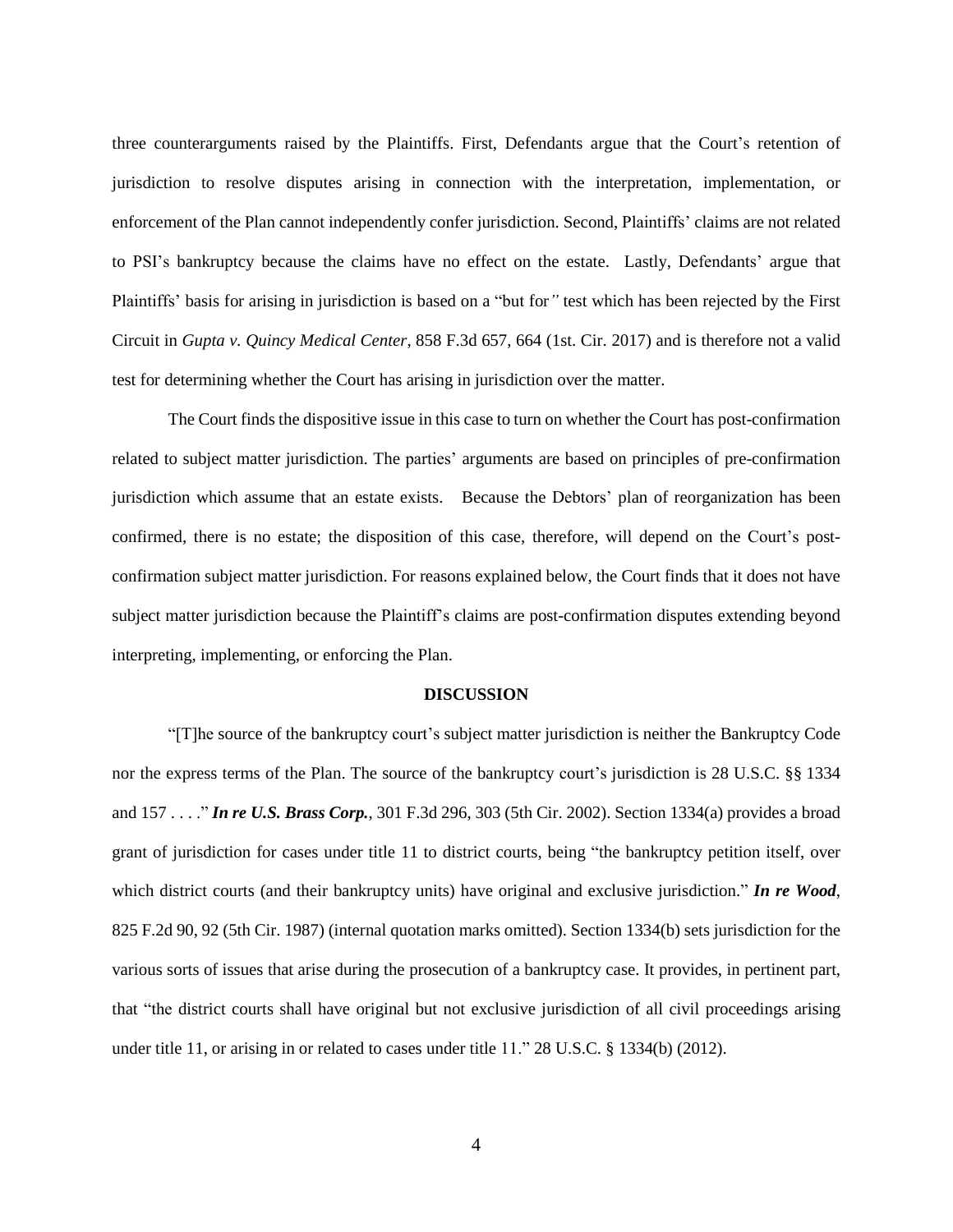The term "arising under title 11" refers to those causes of action that are created by the Bankruptcy Code, in that the proceeding is based on a section of title 11; the term "arising in" refers to a residual category of civil proceedings occurring in bankruptcy cases, such as administrative matters; and the term "related to" refers to those causes of action that somehow affect the bankruptcy estate. 1 **COLLIER ON BANKR.** ¶¶ 3.01[4][c][iii]–[vi], at 3-18 to 3-28 (Alan N. Resnick & Henry J. Sommer eds., 16th ed. 2017). Matters "arising under" title 11 are claims based on a provision of title 11, such as actions to recover fraudulent conveyances and prepetition transfers. *Carlton v. Baww, Inc.*, 751 F.2d 781, 787 (5th Cir. 1985). Matters "arising in" bankruptcy "refer to those 'administrative' matters that arise only in bankruptcy cases. In other words, 'arising in' proceedings are those that are not based on any right expressly created by title 11, but nevertheless, would have no existence outside of bankruptcy." *Wood*, 825 F.2d at 97. Matters "arising under" title 11 or "arising in" cases under title 11 are "core" proceedings, while matters "related to cases under title 11" are "non-core" matters. *Stern v. Marshall*, 564 U.S. 462, 476 (2011).

## **A. The Court's Retention of Jurisdiction Cannot Decide The Issue**

Plaintiffs argue that this Court has jurisdiction because the Court retained it under the express language of the Plan and Confirmation Order. A court can only retain jurisdiction if it had it in the first place. *In re Bass*, 171 F.3d 1016, 1025 (5th Cir. 1999). Because the bankruptcy court's jurisdiction is controlled by statute, a court's stated retention of jurisdiction cannot independently decide the issue; the Court must look to 28 U.S.C. § 1334 to determine if subject matter jurisdiction exists. *See U.S. Brass Corp.*, 301 F.3d at 303. When post-confirmation jurisdiction is at issue, however, the court must ensure jurisdiction is appropriate under the Fifth Circuit's holding in *In re Craig's Stores of Texas, Inc.*, 266 F.3d 388 (5th Cir. 2001) discussed in Part D below.

## **B. The Court Does Not Have "Related To" Jurisdiction**

A matter is "related to" the bankruptcy when "the outcome of that proceeding could *conceivably* have any effect on the estate being administered in bankruptcy. *Pacor, Inc. v. Higgins*, 743 F.2d 984, 994 (3d Cir. 1984) (adopted by the Fifth Circuit in *Wood*, 825 F.2d at 92) (emphasis in original). "Conversely,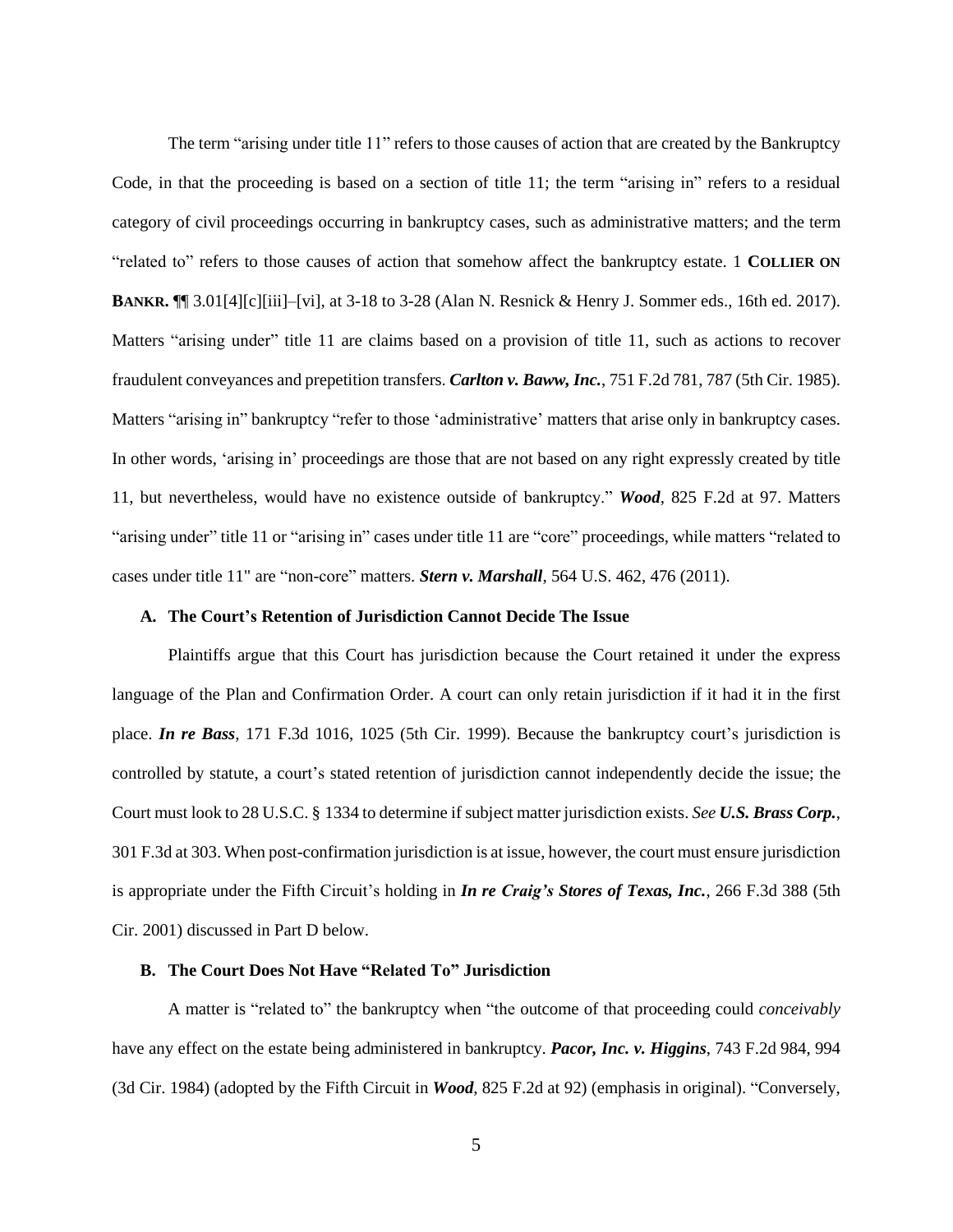'bankruptcy courts have no jurisdiction over proceedings that have no effect on the debtor.'" *In re Galaz*, 765 F.3d 426, 430 (5th Cir. 2014) (*quoting In re Walker*, 51 F.3d 562, 569 (5th Cir. 1995)). In *Celotex Corp. v. Edwards*, the United States Supreme Court found that "[p]roceedings 'related to' the bankruptcy include: (1) causes of action owned by the debtor which become property of the estate pursuant to 11 U.S.C. § 541, and (2) suits between third parties which have an effect on the bankruptcy estate." 514 U.S. 300, 307 n.5 (1995) (*citing* 1 **COLLIER ON BANKR.** ¶ 3.01[1][c][iv], at 3-28). In the Fifth Circuit, a court has related to jurisdiction if (1) the outcome of the action "could alter the debtor's rights, liabilities, options, or freedom of action" and (2) the outcome impacts "the handling and administration of the estate." *Walker***,** 51 F.3d at **569.** 

Defendant cites to the Fifth Circuit's case, *In re Walker*, as an example of where a bankruptcy court lacks subject matter jurisdiction over state law, third party claims in similar procedural posture as this case. In *In re Walker***,** the Fifth Circuit determined that the bankruptcy court lacked jurisdiction to determine a mortgagee's claim for contribution from a third-party for damages the mortgagee was ordered to pay the chapter 7 debtor. 51 F.3d at 569. The bankruptcy court found that the mortgagee had violated the automatic stay and further found that the purchaser was also fifty percent liable for the amount owed to the debtor. *Id.* at 565. The district court reversed the bankruptcy court and found that the bankruptcy court lacked subject matter jurisdiction over the third-party claim. *Id.* In affirming the district court, the Fifth Circuit concluded that whether a third party was ordered to reimburse the mortgagee could have "no 'conceivable effect on the administration of the estate' nor would the outcome of that claim 'alter the debtor's rights, liabilities, options, or freedom of action.'" *Id.* at 569. The court went on to say "[i]t is difficult to imagine that whether [the third party] should be required to reimburse [the mortgagee] for any money [the mortgagee] pays to [the debtor] could somehow affect the estate." *Id.* The court cited *In re Pettibone Corp.* in support, which held that a "cross-claim which would 'merely determine which party will ultimately be responsible in the event that [the first-party defendant] is found liable in the underlying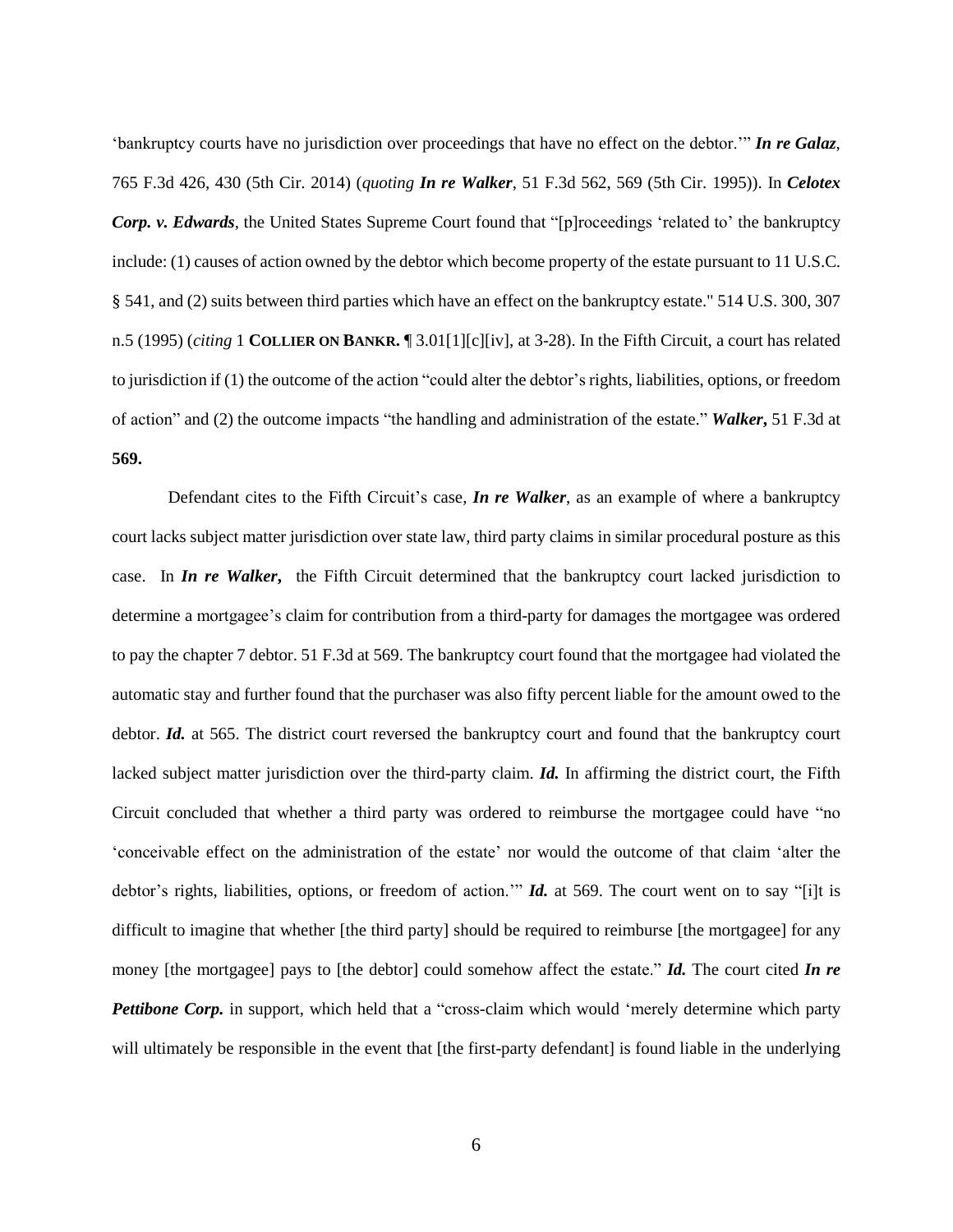[a]dversary actions,' was not 'related to' bankruptcy under § 1334." *Id.* (*citing* 135 B.R. 847 (Bankr. N.D. Ill. 1992)).

While the Court agrees with Defendant's recitation of *In re Walker*, the Court does not agree that *In re Walker* provides the Court with a basis to dismiss the case for lack of subject matter jurisdiction. The court's analysis in *In re Walker* revolves around whether the third-party's claim will have an effect on the administration of the debtor's chapter 7 estate. In a chapter 11 case, as is the case here, when a plan of reorganization is confirmed, the debtor's estate ceases to exist. *In re Craig's Stores*, 266 F.3d at 390. Here, Debtors' plan has been confirmed thereby rendering its estate non-existent. Accordingly, whether or not Defendant's claim has an effect on the Debtors' estate is not the proper analysis as there is no estate to affect. 3

## **C. The Court Does Not Have "Arising In" Jurisdiction**

 $\overline{a}$ 

In *Stern*, the United States Supreme Court concluded that "arising in" jurisdiction falls within the core proceeding category. 564 U.S. at 476. The Fifth Circuit, as early as *Wood*, also recognized that "arising in" must be a core proceeding because 11 U.S.C. § 157(b)(1) "vests full judicial power in bankruptcy courts over 'core proceedings arising under title 11, or arising in a case under title 11.'" 825 F.2d at 96 (*quoting* § 157(b)(1)). The *Wood* Court further stated that the meaning of "arising in" proceedings "seems to be a reference to those 'administrative' matters that arise only in bankruptcy cases. In other words, 'arising in' proceedings are those that are not based on any right expressly created by title 11, but nevertheless, would have no existence outside of the bankruptcy." *Id.* at 97. Because this brief discussion in *Wood* is the extent of the Fifth Circuit's analysis of "arising in" jurisdiction, the Court has looked to other circuits for guidance and finds the First Circuit's analysis in *Gupta v. Quincy Medical Center*, 858 F.3d 657 (1st Cir. 2017), persuasive because it comports with the Fifth Circuit's holding in *Wood*.

<sup>&</sup>lt;sup>3</sup> Defendants cite to a number of other cases where a court found related to jurisdiction was lacking because the case involved third party claims that had no effect on the debtor's estate. Defendant's reliance on these cases is misplaced for the same reasons—Debtors' plan has been confirmed and the bankruptcy estate no longer exists.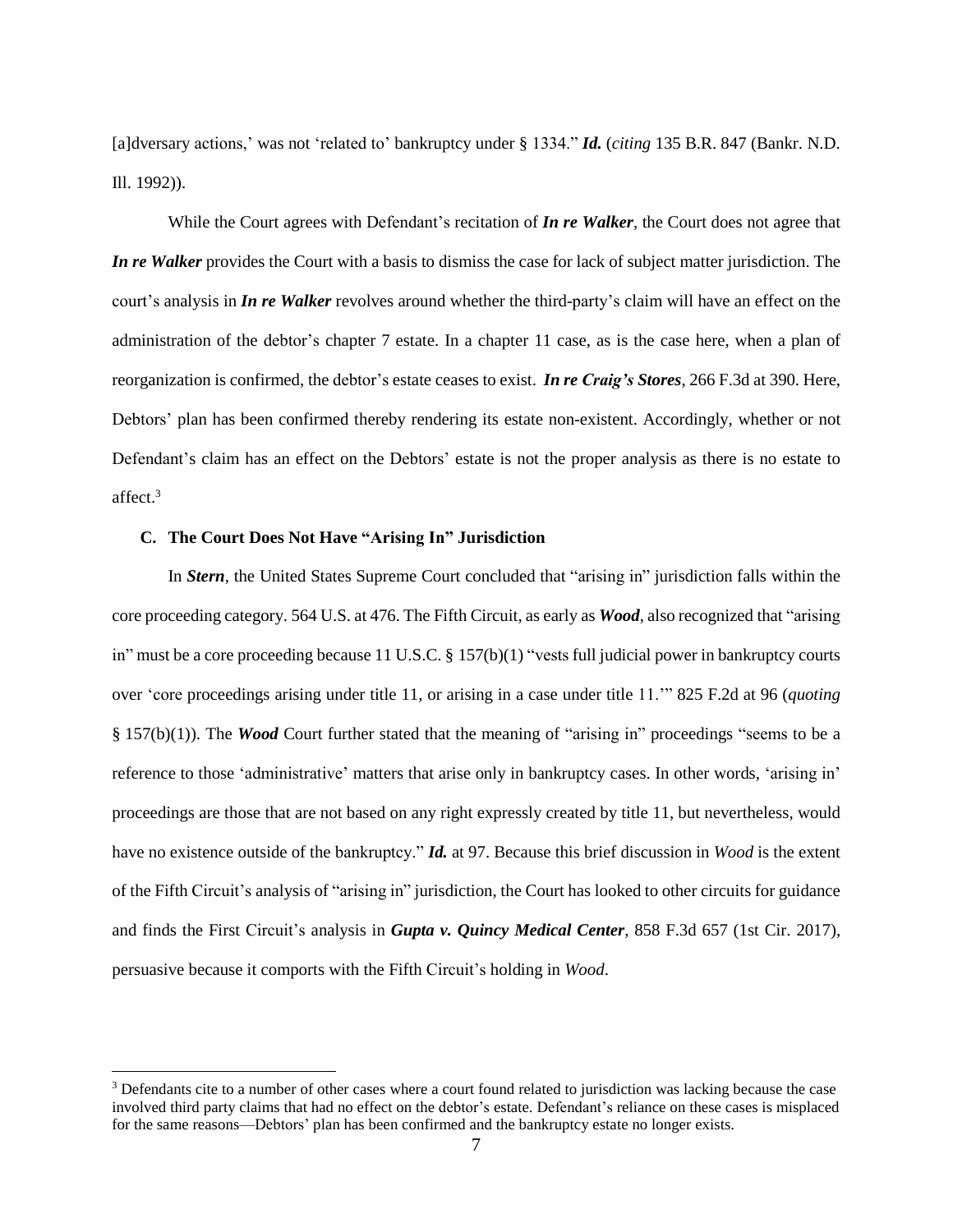The First Circuit adopted an identical definition of "arising in" jurisdiction as that found in *Wood*. *Compare Wood*, 825 F.2d at 97 ("[A]rising in' proceedings are those that are not based on any right expressly created by title 11, but nevertheless, would have no existence outside of the bankruptcy."), *with Gupta*, 858 F.3d at 662–63 ("We have defined 'arising in' proceedings generally as 'those that are not based on any right expressly created by title 11, but nevertheless, would have no existence outside of the bankruptcy.'"). Claims that "arise in" bankruptcy do so "by their nature, not their particular factual circumstances . . . ." *Gupta*, 858 F.3d at 663. Examples of this include "administrative matters, orders to turn over property of the estate, and determinations of the validity, extent, or priority of liens." *Id.* "Administrative matters" include "allowance and disallowance of claims, orders in respect to obtaining credit, determining the dischargeability of debts, discharges, confirmation of plans," and "orders permitting the assumption or rejection of contracts." *Id.* These examples are clearly distinguishable from state law claims that can arise during the course of a bankruptcy based on the "particular factual circumstances."

In *Gupta*, as in this case, the party asserting the state law claims argued that the claims "arose in" the bankruptcy "because, 'but for' Debtors' Chapter 11 case and the Sale Order approving the sale of Debtors' assets . . . their claims . . . would not exist." *Id.* at 664.

This argument misapprehends the relevant law. As we have explained, it is not enough for "arising in" jurisdiction that a claim arose in the context of a bankruptcy case. Instead, our case law makes clear that for "arising in" jurisdiction to apply, the relevant proceeding must have "no existence outside of the bankruptcy." *In re Middlesex Power Equip. & Marine, Inc.*, 292 F.3d 61, 68 (1st Cir. 2002) (*quoting In re Wood*, 825 F.2d at 97). Hence, there is no "but for" test for "arising in" jurisdiction as Appellants suggest. That is, "the fact that a matter would not have arisen had there not been a bankruptcy case does not ipso facto mean that the proceeding qualifies as an 'arising in' proceeding." COLLIER  $\P$ 3.01[3][e][iv]. Instead, the fundamental question is whether the proceeding by its nature, not its particular factual circumstance, could arise *only* in the context of a bankruptcy case. *In re Middlesex Power Equip. & Marine, Inc.*, 292 F.3d at 68. In other words, it is not enough that Appellants' claims arose in the context of a bankruptcy case or even that those claims exist only because Debtors (Appellants' former employer) declared bankruptcy; rather, "arising in" jurisdiction exists only if Appellants' claims are the type of claims that can only exist in a bankruptcy case.

*Id.* at 664–65. The First Circuit's reasoning in reaching the determination that there is no "but for" test conforms with and expands on the analysis of the Fifth Circuit in *Wood* and, therefore, this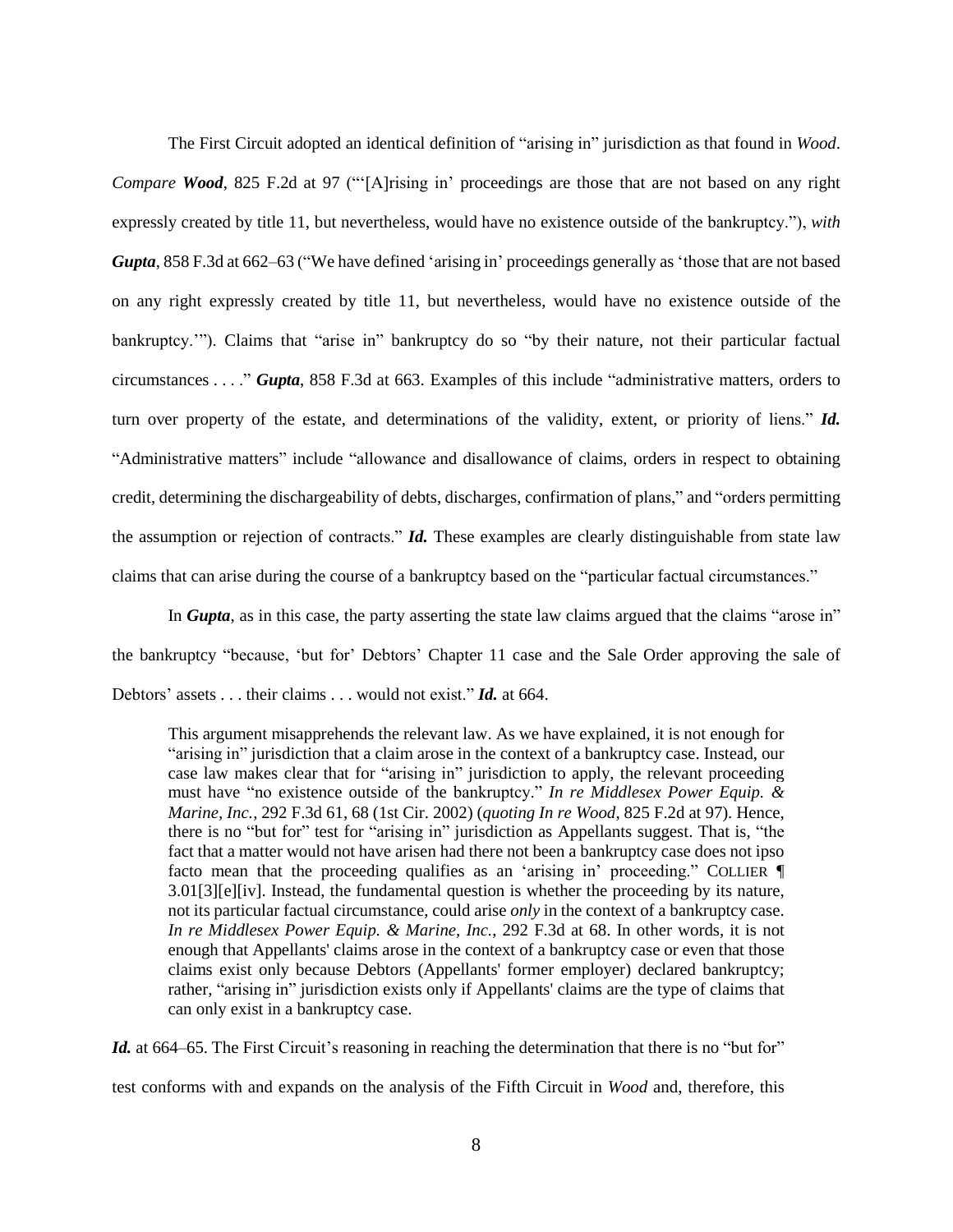Court agrees (and the Court believes the Fifth Circuit would also agree) that there can be no "but for" test when considering "arising in" jurisdiction.

In the present case, in support of the "but for" test, Plaintiffs point to four cases, none of which are binding on this Court. Two were decided outside of the Fifth Circuit and only one was decided post-*Stern*. *See Del. Tr. Co. v. Wilmington Tr., N.A.*, 534 B.R. 500 (S.D.N.Y. 2015); *In re Kaiser Grp. Intern., Inc.*, 421 B.R. 1 (Bankr. D.C. 2009); *In re Murphy*, 213 B.R. 813 (Bankr. S.D. Miss. 1997); *In re Simmons*, 205 B.R. 834 (Bankr. W.D. Tex. 1997). The three pre-*Stern* cases do not address the fact that "arising in" jurisdiction must concern a core proceeding. *See generally Kaiser*; 421 B.R. 1; *Murphy*, 213 B.R. 813; *Simmons*, 205 B.R. 834. Also, both of the cases cited from within the Fifth Circuit ignore this Circuit's holding in *Wood* that a "related to" analysis is all that must be done to determine jurisdiction and found that, although there was no "related to" jurisdiction, there was still "arising in" jurisdiction. *Murphy*, 213 B.R. at 816–17; *Simmons*, 205 B.R. at 844.

These cases can be distinguished factually as well. *Delaware Trust* involved two creditors fighting over how the debtor-in-possession's cash collateral payments should be disbursed. 534 B.R. at 513–14. Although the court applied a "but for" analysis to reach its conclusion, the holding would still be the same under the *Gupta* analysis; a dispute about the allocation of cash collateral payments is one that can only arise in a bankruptcy and therefore a finding that "arising in" jurisdiction existed was proper. *Id.* at 513; *Gupta*, 858 F.3d at 665. The other three cases cited by Plaintiffs involve malpractice claims asserted by a debtor or creditor against its former bankruptcy counsel. *See Kaiser*; 421 B.R. at 5 (Debtor asserted malpractice claim against its former bankruptcy counsel); *Murphy*, 213 B.R. at 814 (Creditor asserted malpractice claim against its former bankruptcy counsel); *Simmons*, 205 B.R. at 836 (Debtor asserted malpractice claim against its former bankruptcy counsel). Each of these courts focused on the "factual circumstances" of the case rather than the "nature of the proceedings" and concluded that because the malpractice claims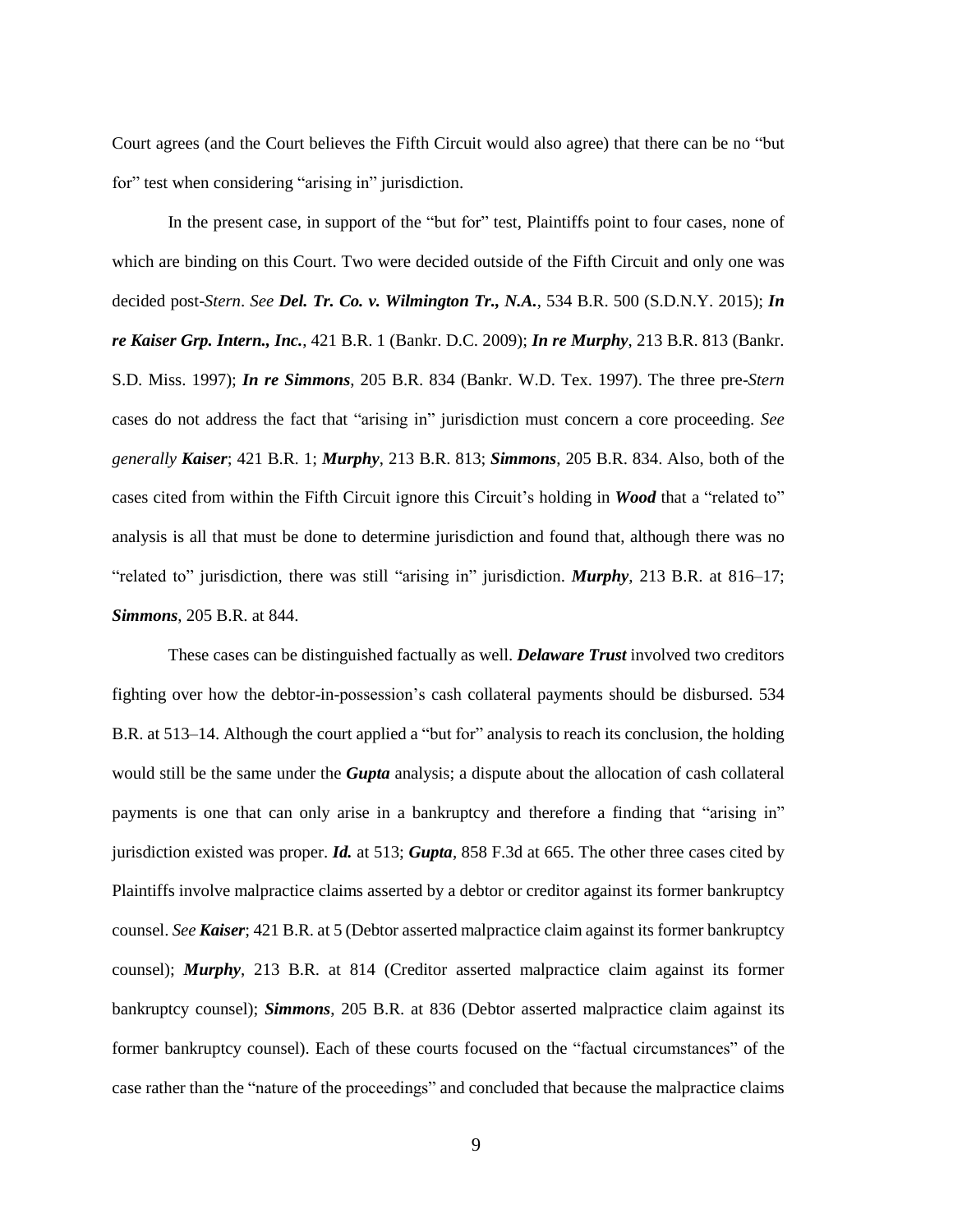centered around legal services provided during the bankruptcy, the malpractice claims would not exist "but for" the bankruptcy so "arising in" jurisdiction existed. *See Kaiser*; 421 B.R. at 14; *Murphy*, 213 B.R. at 817; *Simmons*, 205 B.R. at 850. Had these courts focused on the "nature of the proceedings," they would have come to the opposite conclusion as a malpractice claim can obviously exist outside of bankruptcy.

This Court does not have "arising in" jurisdiction because Plaintiffs' state law claims for negligent misrepresentation, and fraud are not of the kind that can only exist in a bankruptcy case. It is not enough that the facts giving rise to the claims are in the context of a bankruptcy because "the fundamental question is whether the proceeding by its nature, not its particular factual circumstances, could arise *only* in the context of a bankruptcy case. *Gupta*, 848 F.3d at 665.

#### **D. The Court Does Not Have Post-Confirmation Related to Jurisdiction**

Finally, this Court's jurisdiction becomes much more limited upon confirmation of a plan of reorganization. The previous discussion concerns a bankruptcy court's jurisdiction generally, but because a plan of reorganization has already been confirmed, the Court must specifically consider its post-confirmation jurisdiction. The Fifth Circuit, in *In re Craig's Stores of Texas, Inc.*, determined that, post-confirmation, a bankruptcy court's "expansive" jurisdiction is no longer "required to facilitate 'administration' of the debtor's estate, for there is no estate left to organize." 266 F.3d 388, 390 (5th Cir. 2001). Under this "more exacting theory of post-confirmation bankruptcy jurisdiction," "bankruptcy jurisdiction, ceases to exist, other than for matters pertaining to the implementation or execution of the plan." *Id.* at 390–91.

In *Craig's Stores*, the debtor sued a bank (its largest creditor) in bankruptcy court eighteen months after its plan had been confirmed, asserting state law contract claims. *Id.* at 390. Craig's Stores claimed that jurisdiction was proper because the "contract existed before confirmation," "the contract was assumed in the plan of reorganization," and "resolution of the claim could affect Craig's ability to make payments under the plan . . . ." **Id.** In rejecting these arguments, the court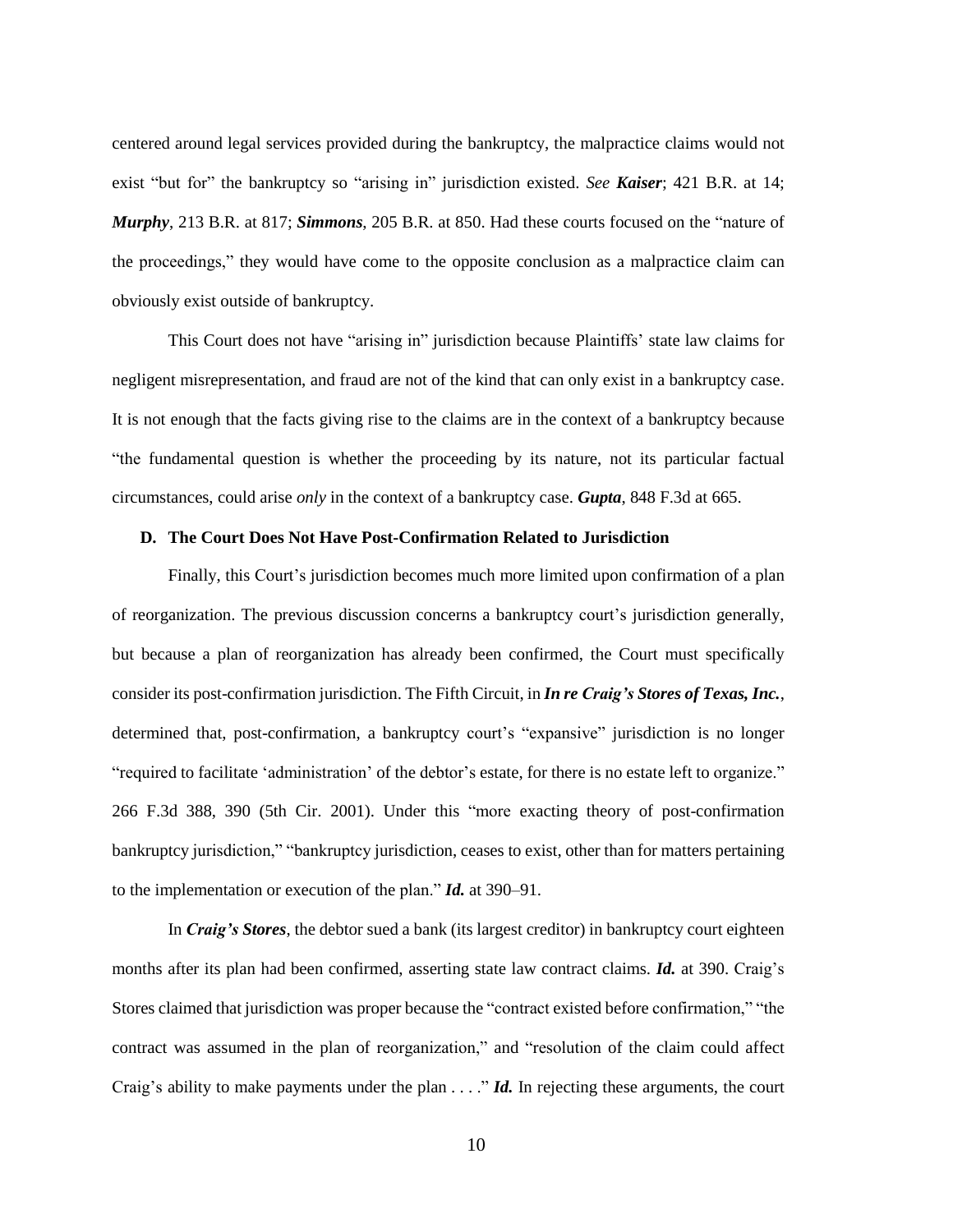considered three factors: (1) the "claims against the Bank principally dealt with post-confirmation relations between the parties"; (2) "[t]here was no antagonism or claim pending between the parties as of the date of reorganization"; and (3) "no facts or law deriving from the reorganization or the plan was necessary to the claim asserted by Craig's against the Bank." *Id.* at 391. The court went as far as to say that even if resolution of the claim could have some effect on Craig's ability to make payments under the plan, that still did "not bear on the implementation or execution of the debtor's plan . . . ." *Id.* In other words, while "some conceivable effect" on the estate may establish jurisdiction pre-confirmation, "some conceivable effect" on the debtor's ability to make plan payments post-confirmation is not enough under *Craig's Stores*. "In sum, the state law causes of action asserted by Craig's against the Bank did not bear on the interpretation or execution of the debtor's plan and therefore did not fall within the bankruptcy court's post-confirmation jurisdiction." *Id.*

In *In re Enron Corp. Securities*, the Fifth Circuit addressed its holding in *Craig's Stores* and made explicit the factors it considered critical for its holding in *Craig's Stores*: (1) whether the claims at issue dealt with pre- or post-confirmation relations between the parties; (2) whether there was "antagonism or [a] claim pending between the parties as of the date of reorganization"; and (3) whether there were "facts or law deriving from the reorganization or the plan [that were] necessary to the claim." 535 F.3d 325, 335 (5th Cir. 2008). Based on these factors, the *Enron* court found that jurisdiction existed in that case because the claims "concern[ed] pre-confirmation relations between the parties, and . . . the claims were raised pre-confirmation." *Id.* The court did not consider the third factor because no party presented arguments concerning it and because the court found the first two factors "weigh[ed] heavily in favor of federal jurisdiction." *Id.* at 336.

Applying the *Craig's Stores* factors to this case confirms that the Court does not have jurisdiction. *Craig's Stores* and *Enron* operated at two ends of the "post-confirmation jurisdictional spectrum": *Craig Stores* dealt with post-confirmation activities and a post-confirmation dispute and